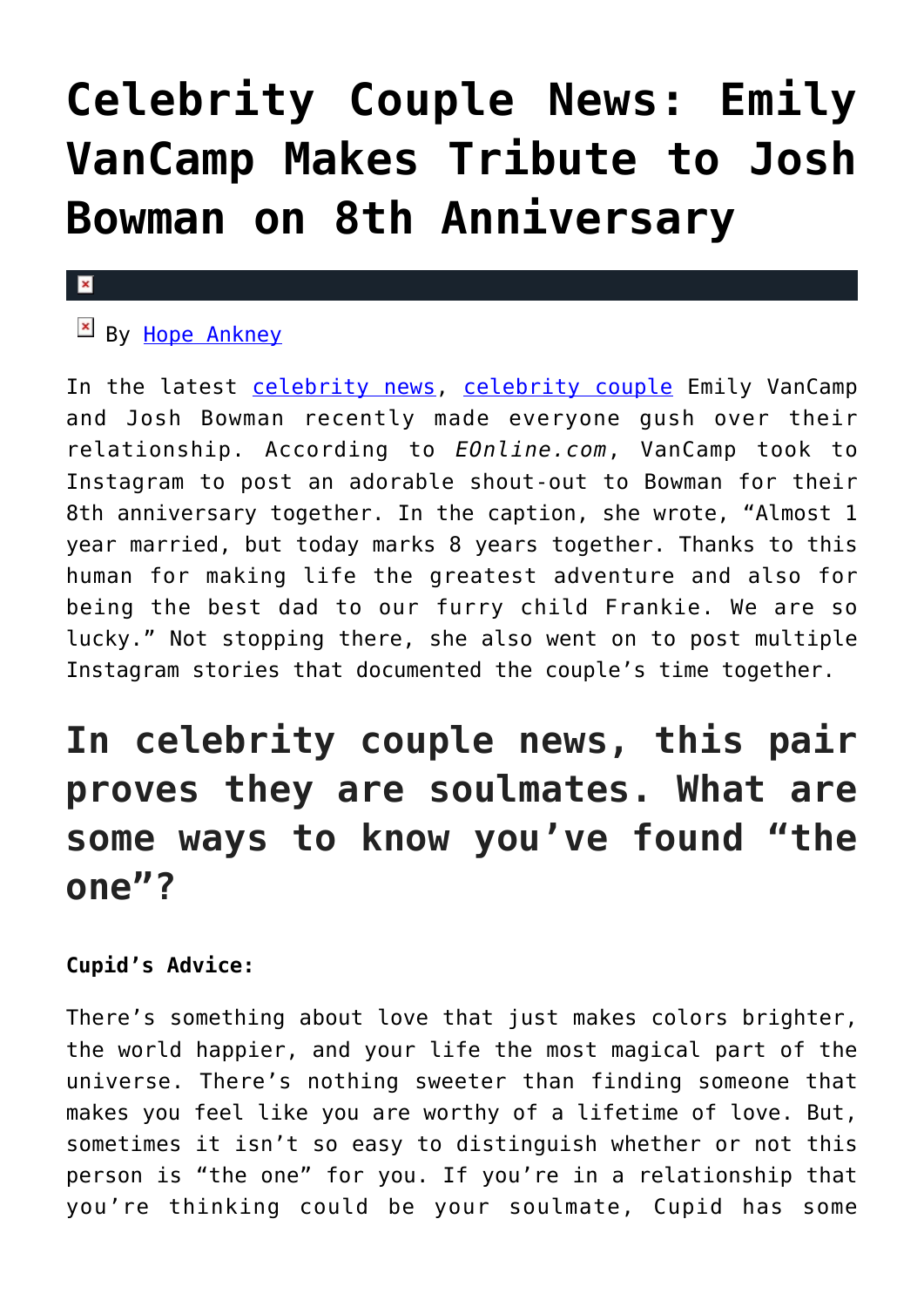[relationship tips](http://cupidspulse.com/love/relationship-advice-articles/) for figuring out if your partner is "the one" or not:

**1. They bring out the best parts of you:** The right relationships should always show the absolute best parts of who you are. They are meant to bring out what others can't, and if you feel like your partner does that, it might be a good indication that they're the one for you. But, remember! Make sure you bring out the best in them, as well.

**Related Link:** [Relationship Advice: What We Can Learn From The](http://cupidspulse.com/131445/relationship-advice-toxic-relationships/) [Trials And Triumphs Of Celebrity Relationships](http://cupidspulse.com/131445/relationship-advice-toxic-relationships/)

**2. Your friends and family have never seen you happier:** Those closest to you know you better than you know yourself. They know when you're sad, or when you're angry, or even when you're happy. If you've gotten comments from friends and family that detail how much happier or how much you glow since being in this relationship, you might have found "the one" for you. You should never be in a relationship with someone that doesn't make you the happiest you've ever felt.

**Related Link:** [New Celebrity Couple: Miley Cyrus & Cody Simpson](http://cupidspulse.com/133505/new-celebrity-couple-miley-cyrus-cody-simpson-coffee-date/) [Are All Smiles on Coffee Date](http://cupidspulse.com/133505/new-celebrity-couple-miley-cyrus-cody-simpson-coffee-date/)

**3. You're each other's biggest fans:** There's nothing like a relationship that shows how much you support the other. If you're both your guys' biggest cheerleaders, no matter what, it's a great indication that you found someone that can be with you for life. It's hard to find partners who are willing to support you, unconditionally. If you have that in your relationship, you're one of the lucky ones. Cherish it!

**How did you know when you found "the one?" Sound off below!**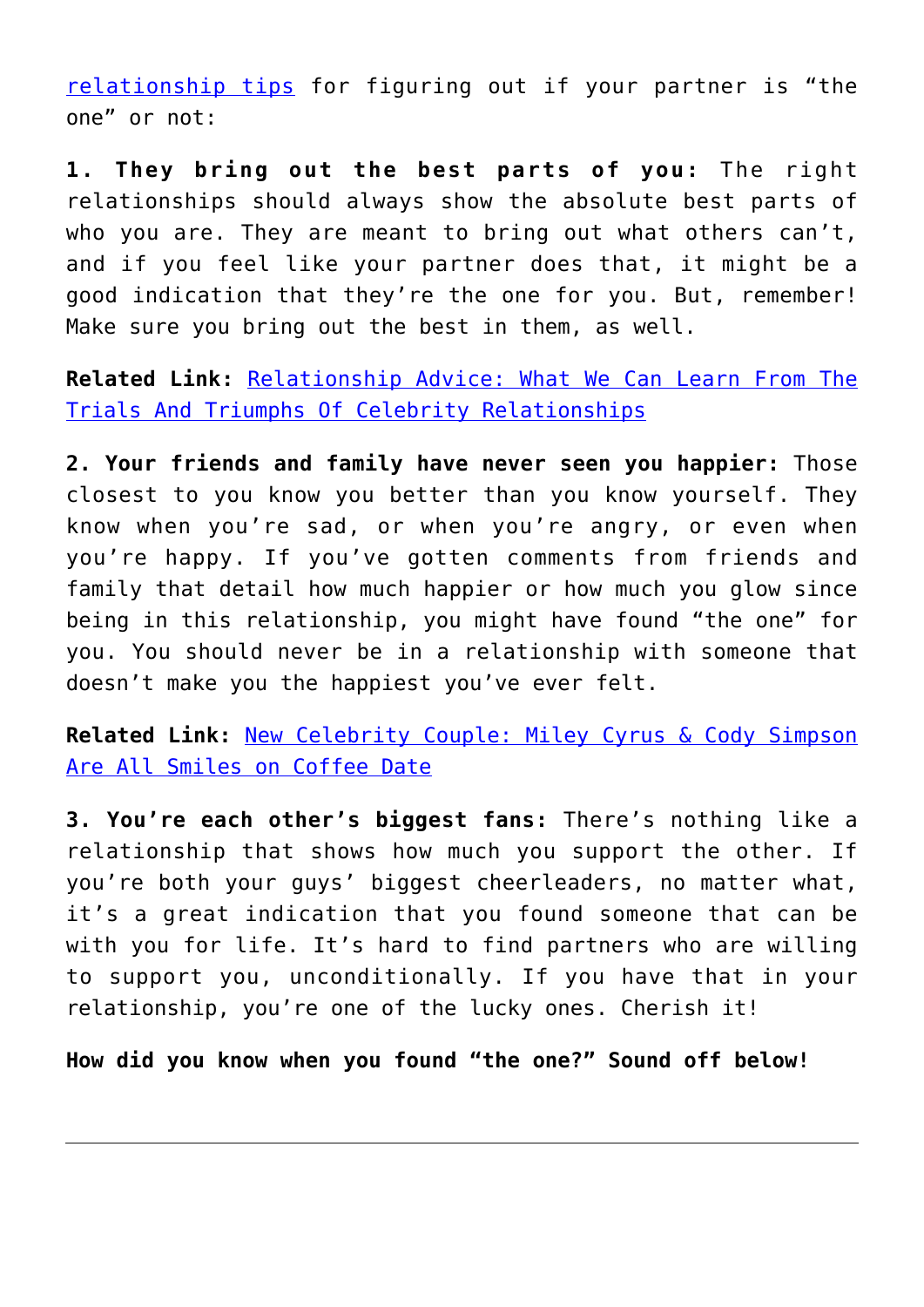### **['Revenge' Star Josh Bowman](https://cupidspulse.com/38901/revenge-josh-bowman-wants-back-his-personal-life/) [Says People Shouldn't Care](https://cupidspulse.com/38901/revenge-josh-bowman-wants-back-his-personal-life/) [About His Personal Life](https://cupidspulse.com/38901/revenge-josh-bowman-wants-back-his-personal-life/)**

#### $\pmb{\times}$

 $\boxed{\triangle}$  By Nic Baird

Josh Bowman and Emily VanCamp, known as Daniel Grayson and Amanda Clarke on ABC's *Revenge*, have been dating outside their fictional relationship on TV, according to *[People](http://www.people.com/people/article/0,,20634926,00.html)*. But Bowman doesn't care for the attention people are giving to the stars' personal lives. "I tell them to [expletive]-off because it's none of their business, and then it becomes less about the show and more about who I'm dating." Despite this, Bowman raved about performing with VanCamp's on-screen confidence and talent. "She's been working a lot longer than I have," Bowman said. "I'm very curious, and I like to feed off of other people's knowledge."

**How do you keep gossip from interfering with your relationship?**

#### **Cupid's Advice:**

The circumstances of your relationship may attract undeserved gossip. It's important you don't let your love life get sabotaged by malicious slander. Act fast as a united front and you should crush your oppostion. In the game of thrones, you either win of your die. And in the game of love, you either win or you cry. In both, having a strong ally can go a long way:

**1. Develop trust with your partner:** If you think your relationshp is hanging off the grape vine, don't let your partner be the last one to find out. Transparency and direct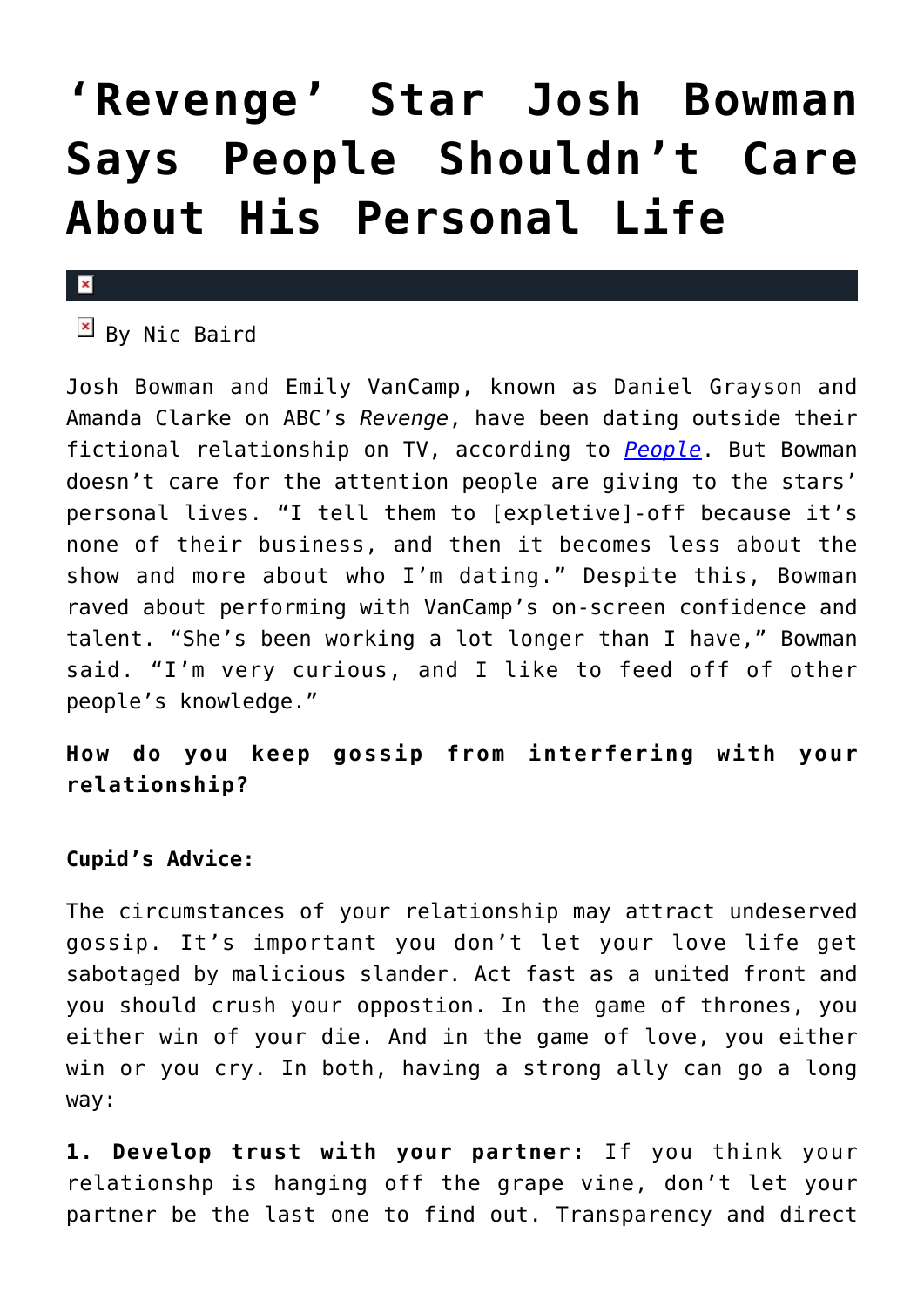communication can go a long way to show your significant other your devotion. If they're under attack, assure them of your allegiance.

**2. Confront rumours together:** If your personal life is being posioned by rumours, maybe sunlight is the best disinfectent. Get everything out in the open together. Confront rumours as a team, and at least you'll demonstrate the strength of your relatiohship.

**3. Don't sweat the small stuff:** Gossiping is a popular pastime, and nobody avoids it completely. It's hard to live by the mantra of sticks and stones, but at least you avoid some minor emotional bruising. If people are just talking about your relationship, it might not be a bad thing. Just establish to yourself and others what is acceptable.

**How has gossip hurt your relationships? Share your experiences below!**

## **[New Couple Emily VanCamp and](https://cupidspulse.com/26644/new-couple-revenge-costars-emily-vancamp-josh-bowman-pda-lunch-date/) [Josh Bowman Pack on PDA](https://cupidspulse.com/26644/new-couple-revenge-costars-emily-vancamp-josh-bowman-pda-lunch-date/)**

#### $\mathbf{R}$

*Revenge* star Emily VanCamp has found love off-screen. *[UsMagazine.com](http://www.usmagazine.com/celebrity-news/news/josh-bowman-packs-on-pda-with-revenge-costar-emily-vancamp-201212)* reports that the actress is dating costar Josh Bowman. The two have been linked to each other since January, but a PDA-packed lunch date at Little Dom's in Los Feliz, California on Sunday confirmed the rumors. Bowman, who has been linked to Miley Cyrus and Amy Winehouse, says that he is attracted to women with class. "She can be anything as long as she holds good conversation," said Bowman. "I'm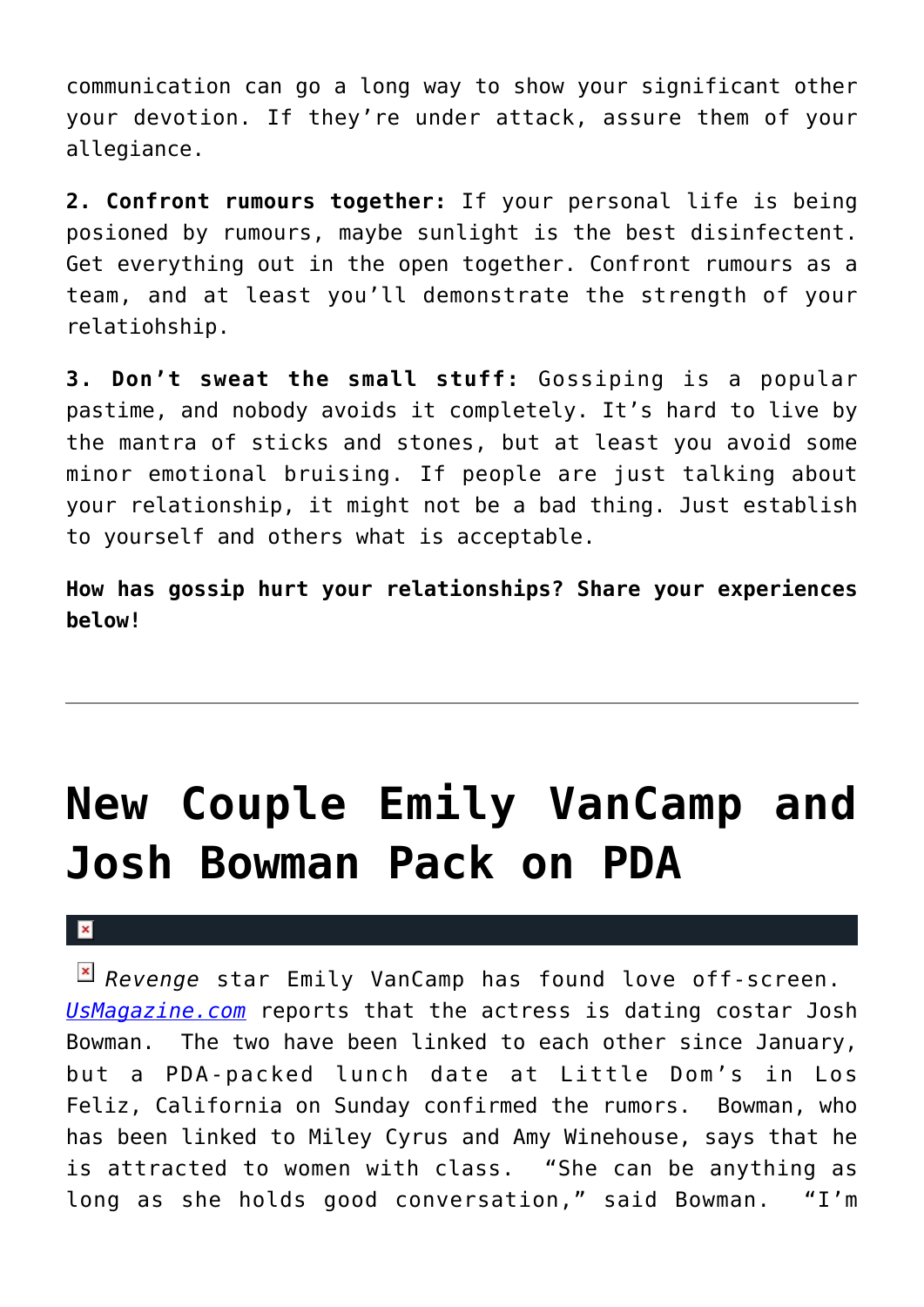attracted to intelligence."

**What are some ways to announce your relationship to the world?**

#### **Cupid's Advice:**

Telling your friends and family about your new relationship is daunting, but necessary. Here are a few ways to break the news:

**1. Word of mouth:** Sometimes your friends can spread the news for you. Tell a few friends about your new relationship and wait while others soon find out.

**2. Facebook:** In this technology-crazed age, most people get their news through Facebook or Twitter. Change your relationship status and sit back to see your friends' comments.

**3. Let them guess:** Sometimes it's fun to keep your relationship on the down low at first. Eventually your friends and family will draw the right conclusion eventually.

**How did you announce your relationship? Feel free to leave a comment below.**

## **[Rumor: Are 'Revenge' Co-Stars](https://cupidspulse.com/26127/rumor-revenge-co-stars-emily-vancamp-josh-bowman-dating-new-couple/) [Emily VanCamp and Josh Bowman](https://cupidspulse.com/26127/rumor-revenge-co-stars-emily-vancamp-josh-bowman-dating-new-couple/) [Dating?](https://cupidspulse.com/26127/rumor-revenge-co-stars-emily-vancamp-josh-bowman-dating-new-couple/)**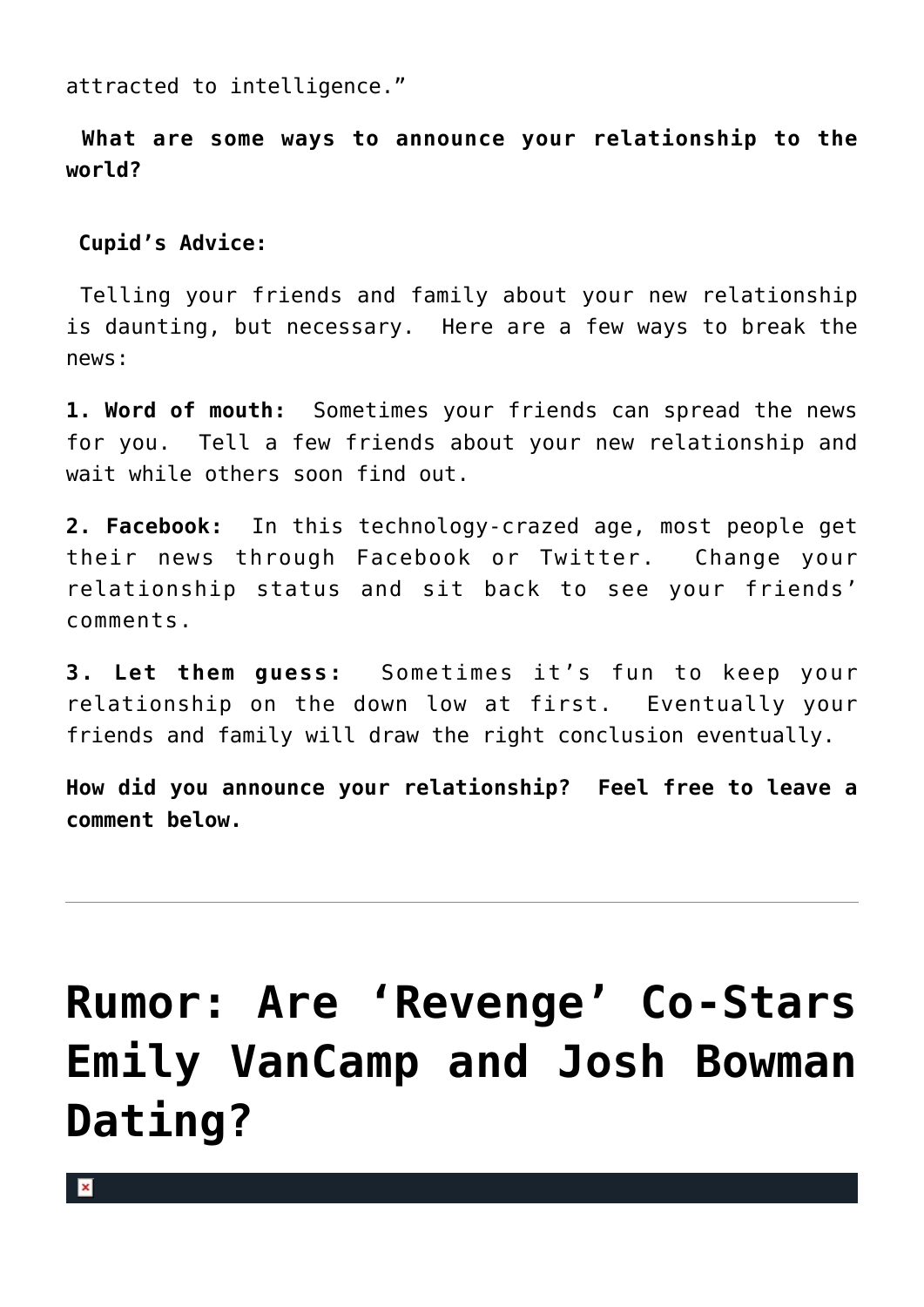Even though they star in the hit show *Revenge* together*,* it seems Emily VanCamp and Josh Bowman have a much more positive thought on their minds, according to *[UsMagazine.com](http://www.usmagazine.com/celebrity-news/news/revenges-emily-vancamp-dating-costar-josh-bowman-2012251)*. According to one source, the two co-stars are an item, but things are "not serious" between them as of yet. Another source, on the other hand, says, "They hang out together every night." This isn't the first time VanCamp has fallen for one of her co-stars, however. The actress, who is well-known for her work on *Brothers & Sisters*, dated Dave Annable on that show as well as Chris Pratt when she starred in *Everwood.* That said, the actress is known to keep her relationships very private, so it's safe to say we won't be getting any confessions anytime soon.

#### **Is it OK to date a co-worker?**

#### **Cupid's Advice:**

When you spend so much time at work, it's easy to develop crushes every now and then. If you decide to act on them, however, things can get a little tricky. Cupid has some tips:

**1. Decide if it's worth it:** There's no point in indulging in a short-term fling with a co-worker, because the negative aftereffects way outweigh the benefits. However, if you can really see a future with one of your co-workers, it's worth risking the potential for awkward and hurtful post-breakup sightings.

**2. Read up on company policy:** Whatever you do, don't break any policies or procedures at your place of work. Make sure to read up on the guidelines for inter-company relationships, as they vary from company to company. Follow the rules, because it's not worth damaging your career.

**3. Keep it low-key:** If you do decide to begin dating a someone you work with, it's important to downplay your relationship at the office. The last thing you need are your other co-workers